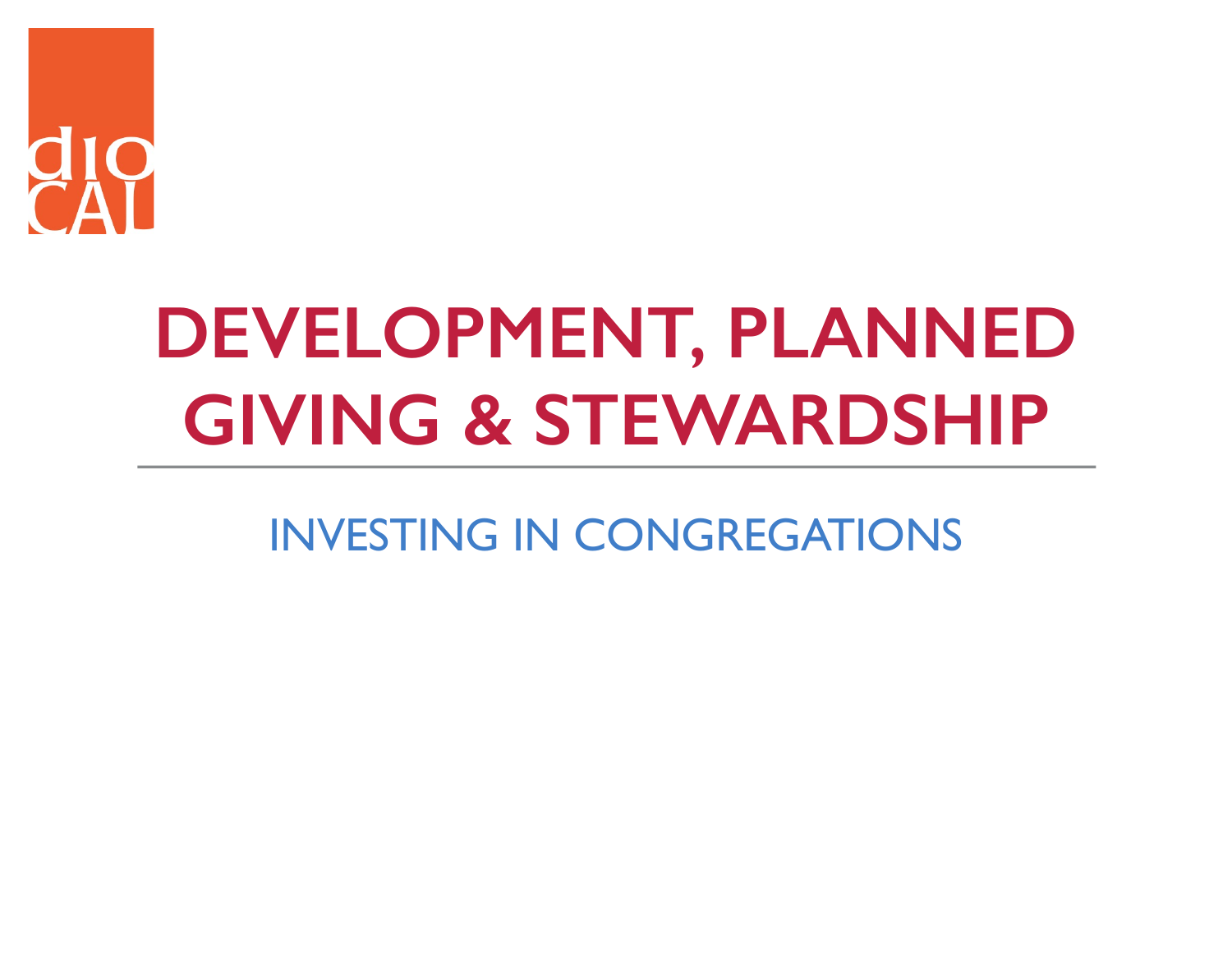## **EXPANDING HORIZONS REPORT**

- Innovation
- Compassion
- Transformation
- Ministry
- Investment

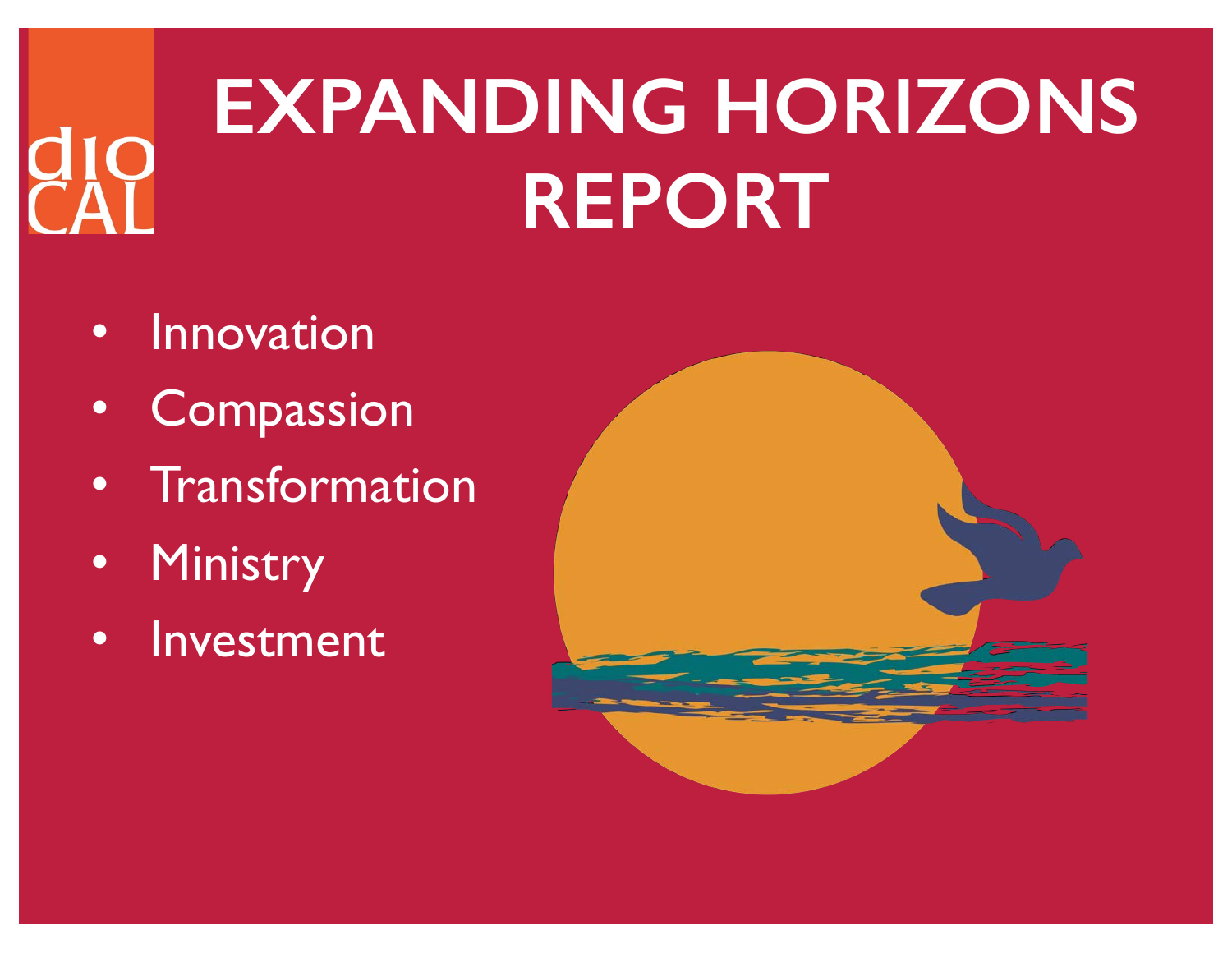### **NET CAMPAIGN TOTALS**

- Bishop's Phase \$13,312,597
- Congregations Share \$1,965,685
- Campaign Expenses \$3,632,711
- Total to Distribute **\$11,645,571**

- Giving in 2021
- January 2021 EH Account Balance: \$2,700,000
- 2021 Cash receipts to EH Account (9/30/21) \$610,862
	- Our three largest gifts make their payments in the fourth quarter. We anticipate \$1,500,000 more in 2021
- We gave \$1,037,402 to congregations, diocesan institutions, and ministries in 2021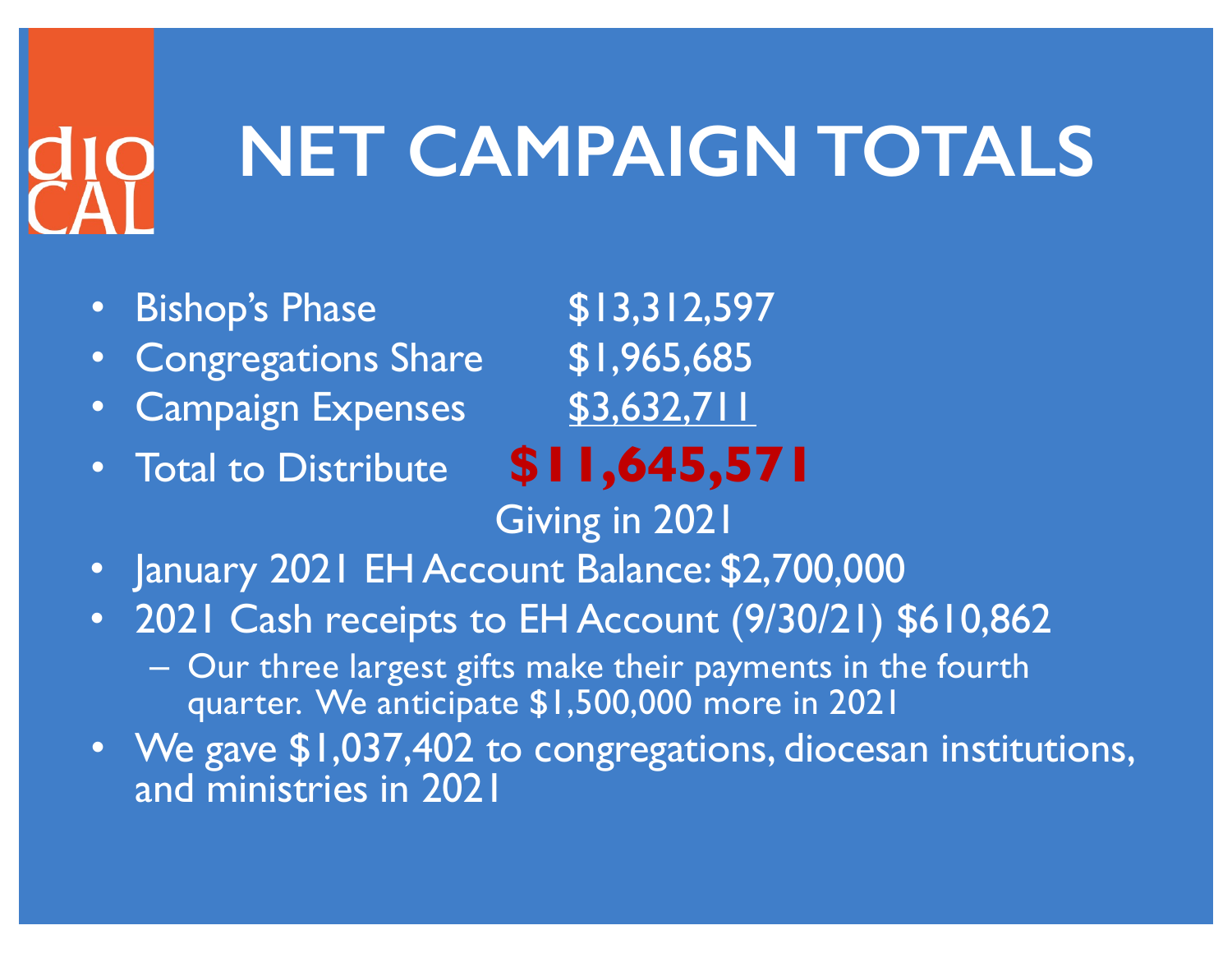## **2021 EXPANDING HORIZONS DISTRIBUTIONS**

As of January 1, 2021, Expanding Horizons had collected **\$2,704,583** for distribution.

### Distributions made:

- \$20,000 St. Barnabas Agricultural School, Diocese of Haiti
- \$417,305 Episcopal Impact Fund
- \$125,087 The Bishop's Ranch
- \$375,000 St. Dorothy's Rest
- \$90,000 Brentwood Farm Church Missioner

For a total of **\$1,037,402** in allocations for 2021. The remaining balance will be reserved for future projects including:

- Vital & Thriving Curriculum and Grants
- Adapt & Nourish Ministry Incubation Fund
- Essential Housing projects across the diocese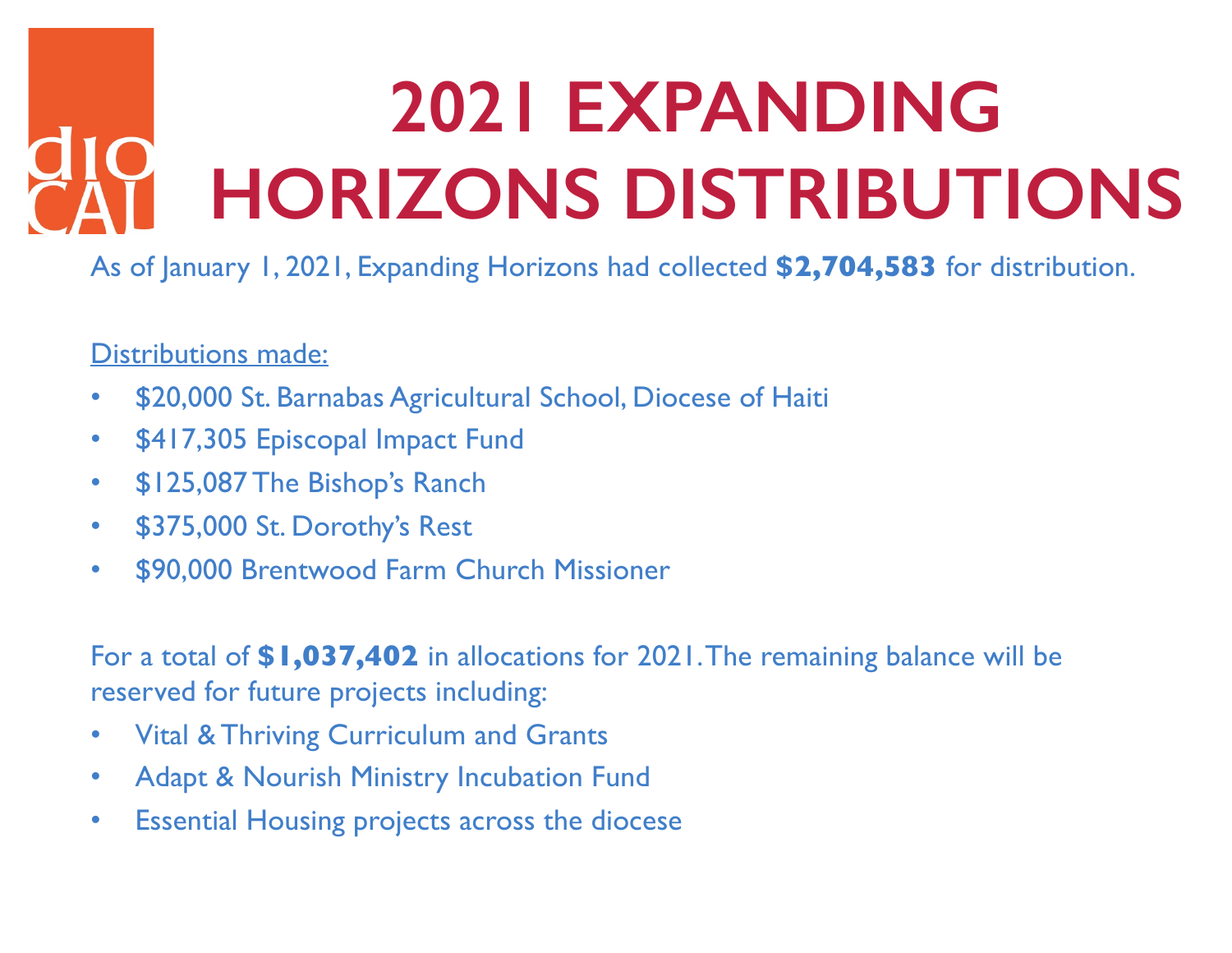## **DEVELOPMENT & PLANNED GIVING**

- Stewardship
- Outreach
- Transformation
- Estate Giving
- Investments
- Capital

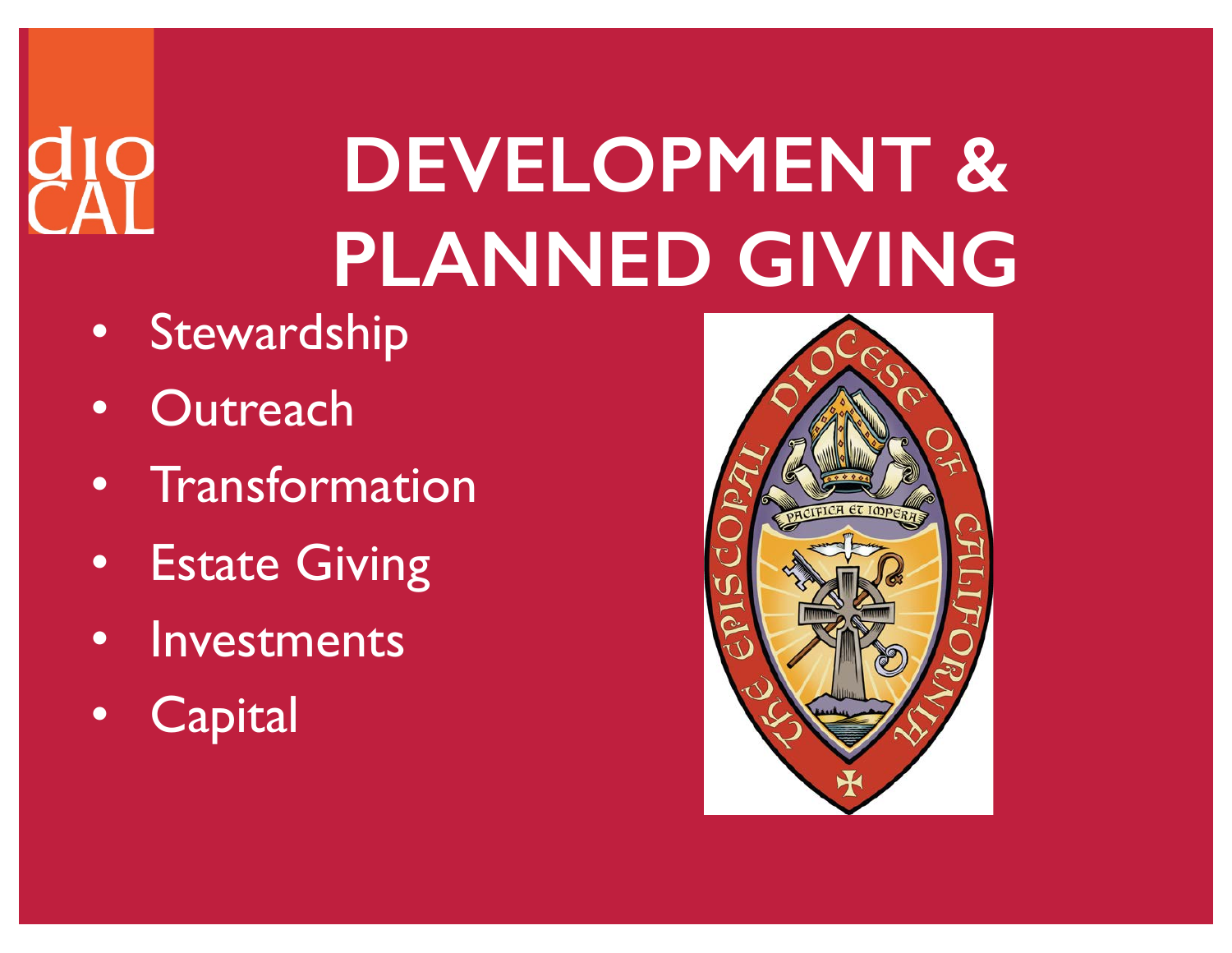## **DEVELOPMENT**

The Resurrection Fund Continues to make assistance available for Assessment Relief

In April, 2020, in response to the anticipated needs for emergency funding for diocesan institutions and congregations, we launched the *Resurrection Fund*. Through this initiative we asked a small number of heroic donors to make extraordinary gifts to cover expected shortfalls. We raised \$665,000 in this effort which is being used for:

- Emergency gifts to diocesan institutions
- Assessment relief for congregations in 2020, 2021, and 2022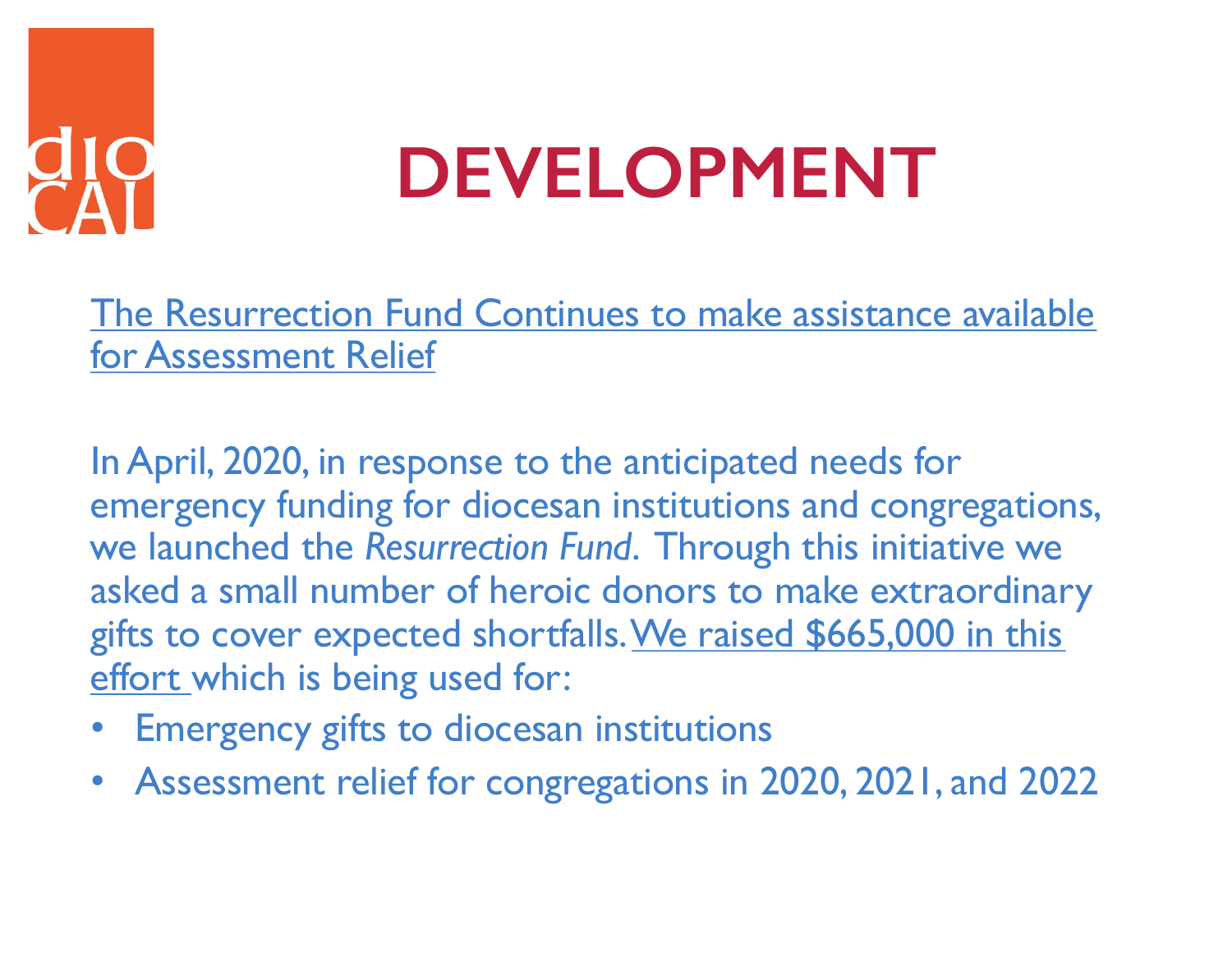### **DEVELOPMENT**

*Other Development Priorities for 2021*

- Fundraising for an endowment for a Canon-level position on Racial, Social, and Environmental Justice
- Retrofit and strategic planning for a community arts hub at Trinity + St. Peters
- Developing partnerships and seeking grant opportunities for reforestation efforts in the Diocese of Haiti
- Increasing capacity for Essential Housing projects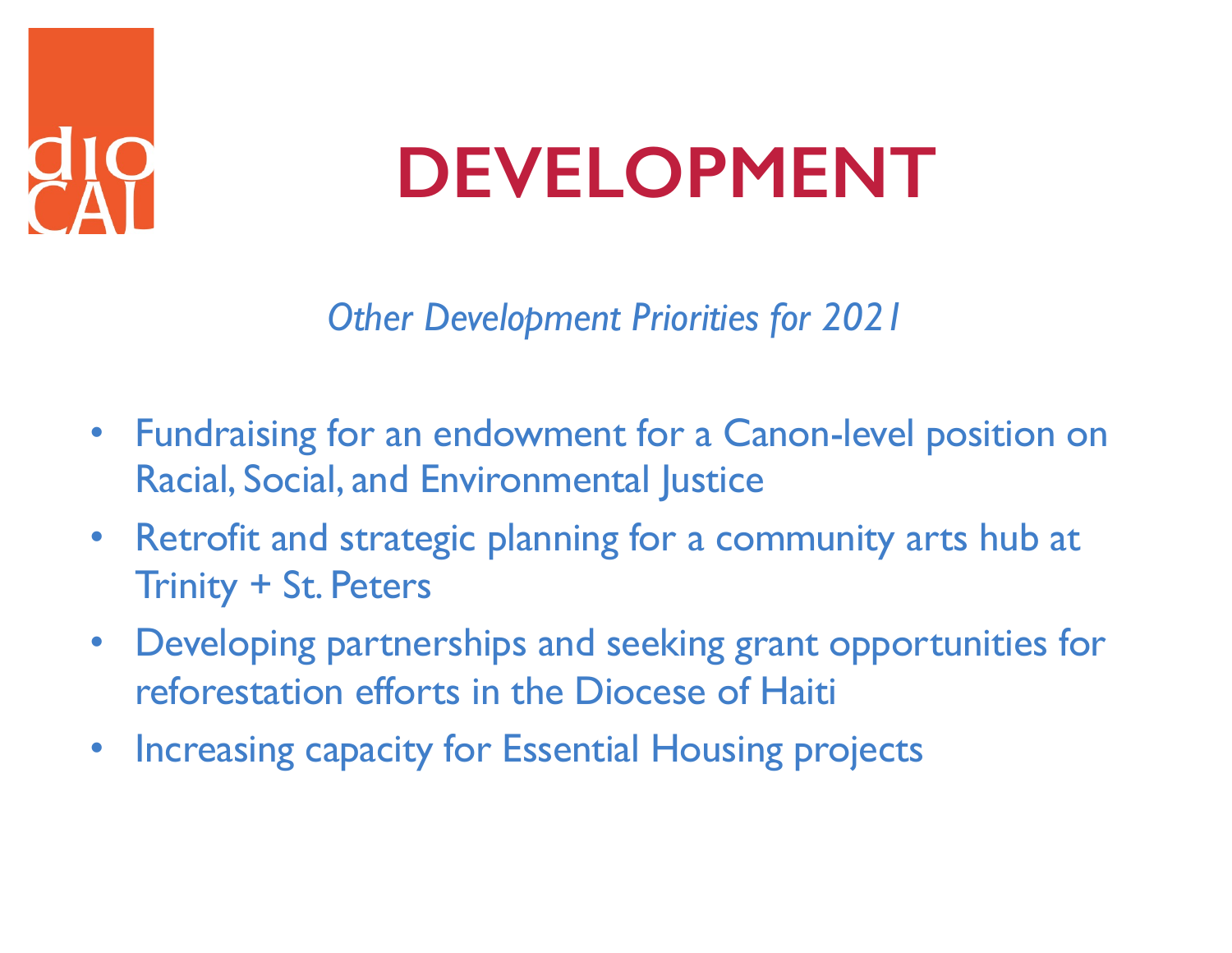

### **STEWARDSHIP**

### **Stewardship Consultations**

- Deep dive into your fundraising trends
- Create, review, and improve case statements and campaign materials
- Suggest online fundraising strategies including virtual offering plates and website / app-based giving
- Preaching, teaching, workshops on fundraising in your congregation
- Up-to-date Stewardship information always available at: [https://diocal.org/support/stewardshi](https://diocal.org/support/stewardship)p

### **Stewardship Training**

In February through September a strong cohort of stewardship leaders joined together every fourth Thursday for a webinar-based Stewardship Series covering best practices, formation tools, planned giving essentials, and campaign strategies for fundraising. You may find all these webinars on the Stewardship webpage.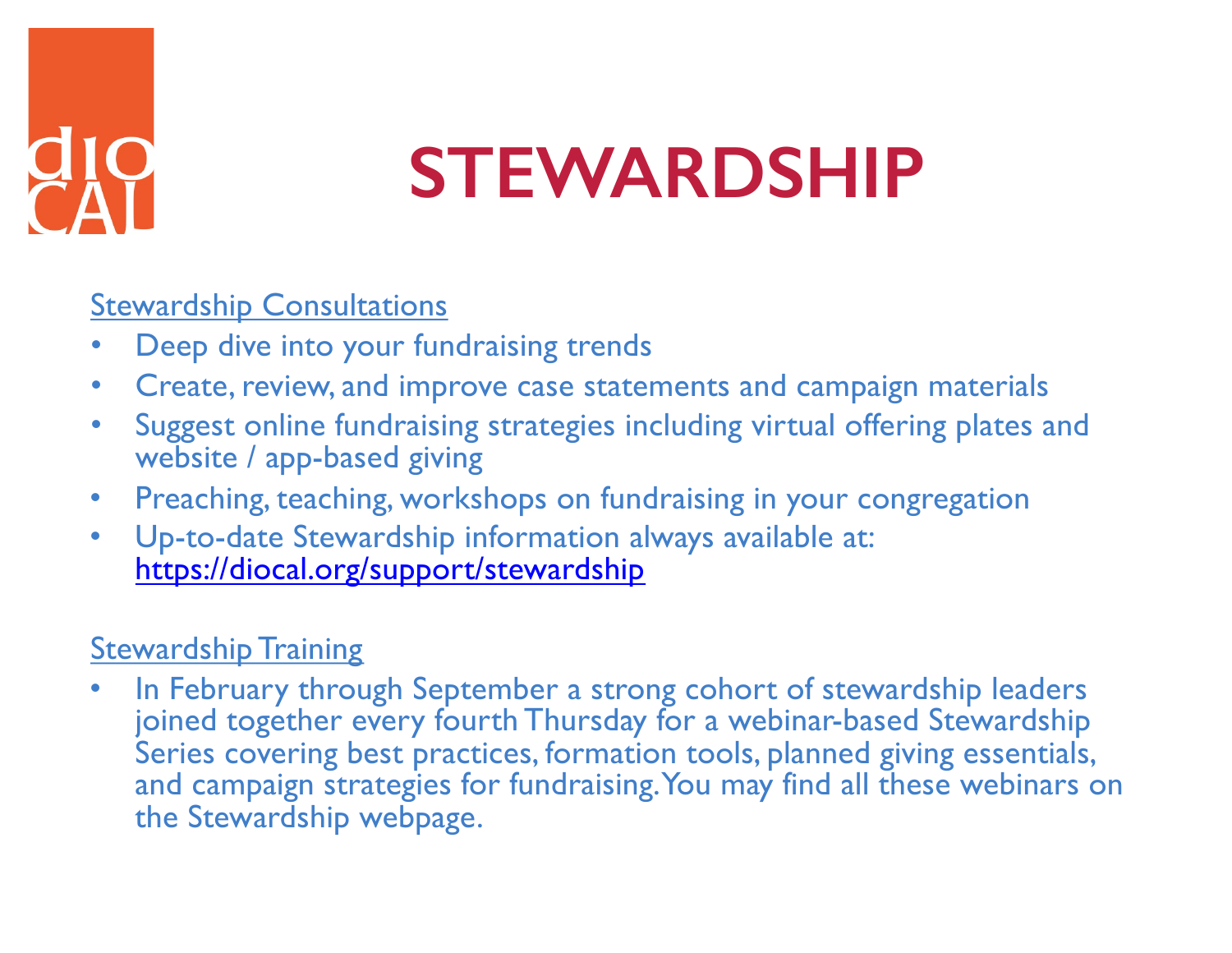

### **STEWARDSHIP**

- Our Fourth-Thursday webinars will continue with a new program
- Teaching, Learning, Practicing
	- Theology of Abundance
	- The power and responsibility of our money
	- Ways to increase formation about money and meaning
	- Practical and strategic tools for increasing fundraising capacity
	- Collaborating with local business and other congregations

### **A** Year of Living **Generously**



Register at [https://www.eventbrite.com/e/189](https://www.eventbrite.com/e/189236701067)2 36701067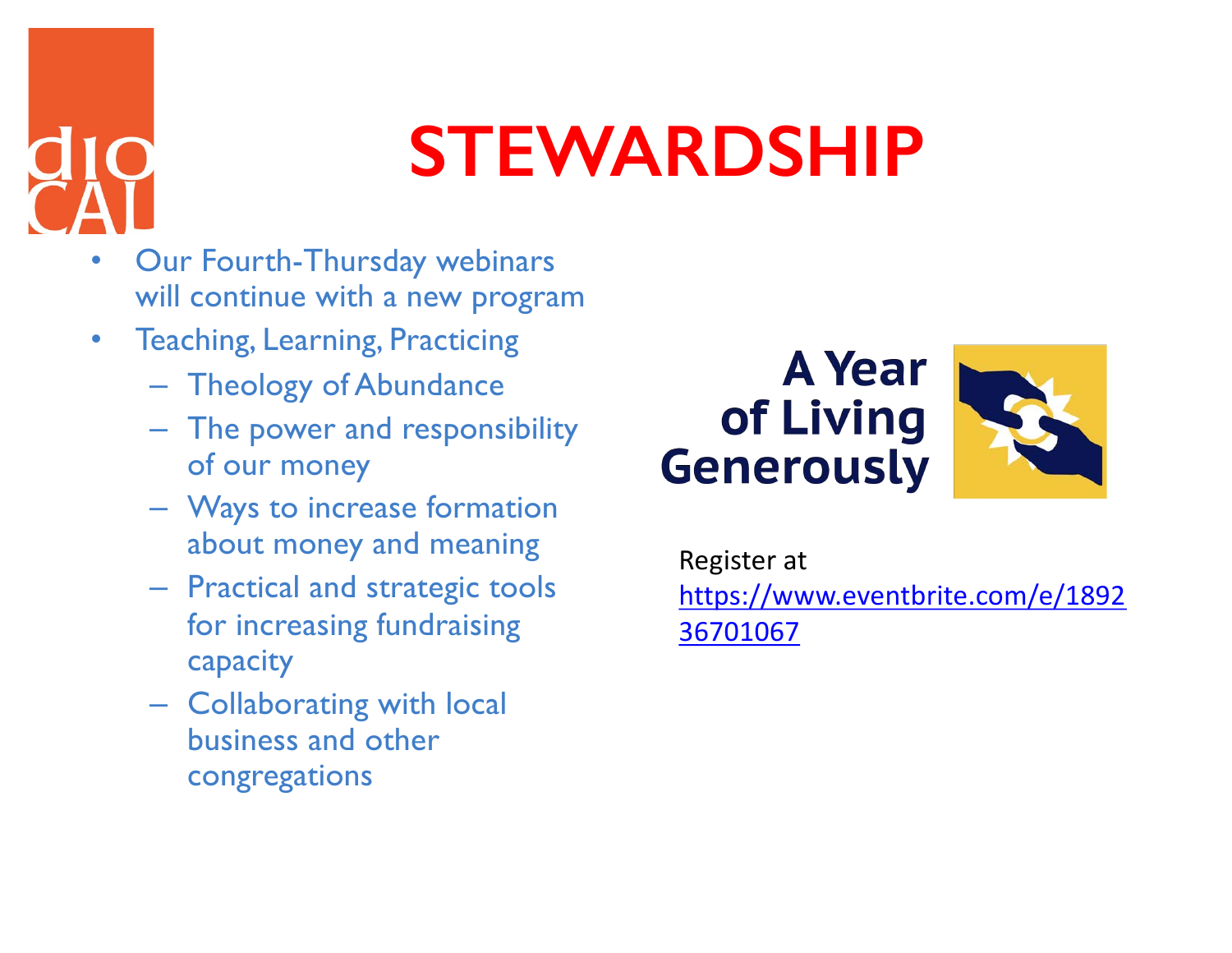## **DEVELOPMENT OPPORTUNITIES**

- Diocesan Staff will consult on capital campaigns in your congregation, school, or ministry. Ask us how!
- Diocesan Staff can help you plan your outreach fundraisers, galas, and events
- Disaster Relief fundraising strategies
- Continued fundraising for Environmental Justice, Reforestation, and Climate Change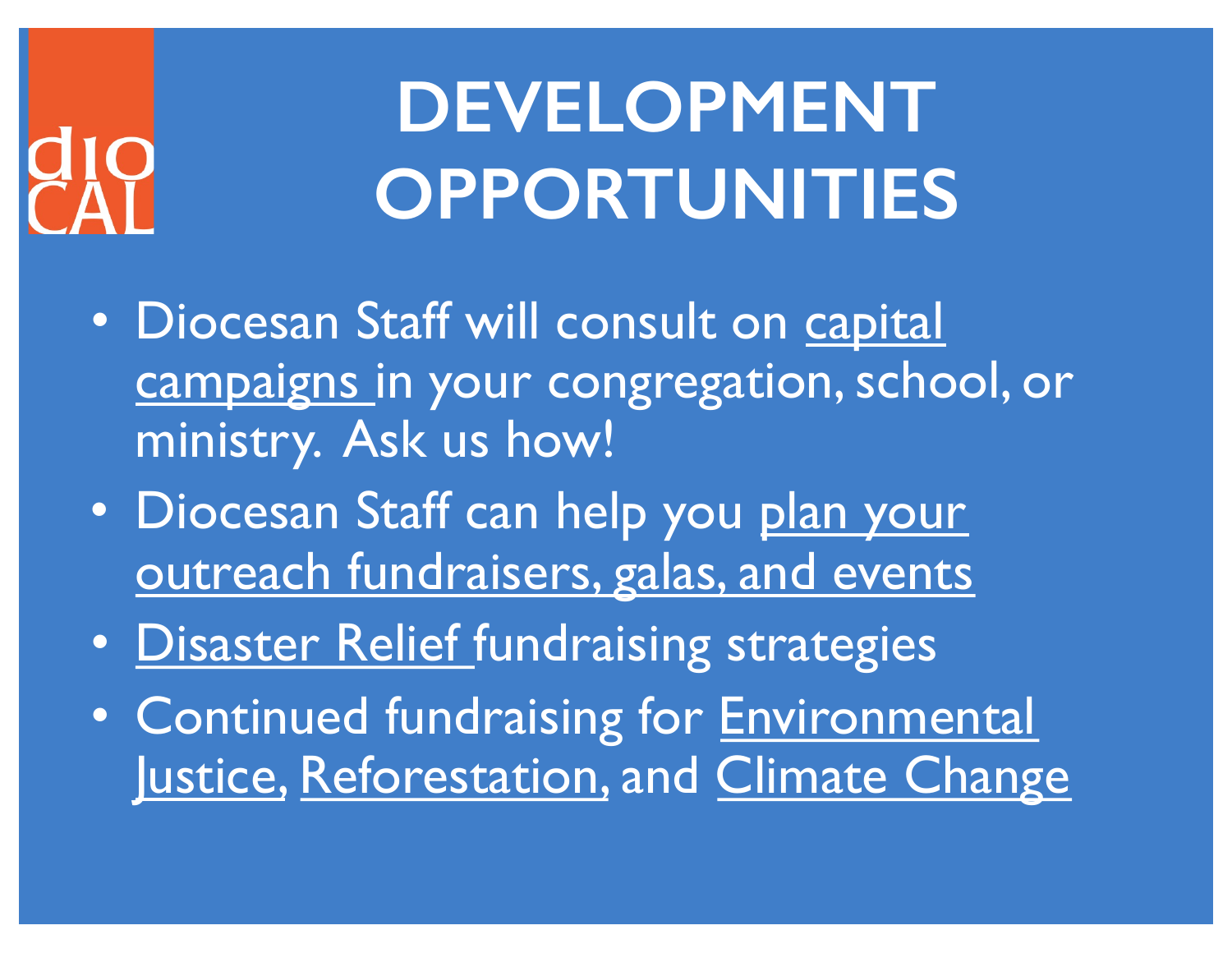# **PLANNED GIVING UPDATE**

### *2022 Priorities*

- Accepting and setting up securities donations
- Congregation consultations for parish legacy society efforts
- Tax workshops and webinars
- Regional events for estate planning

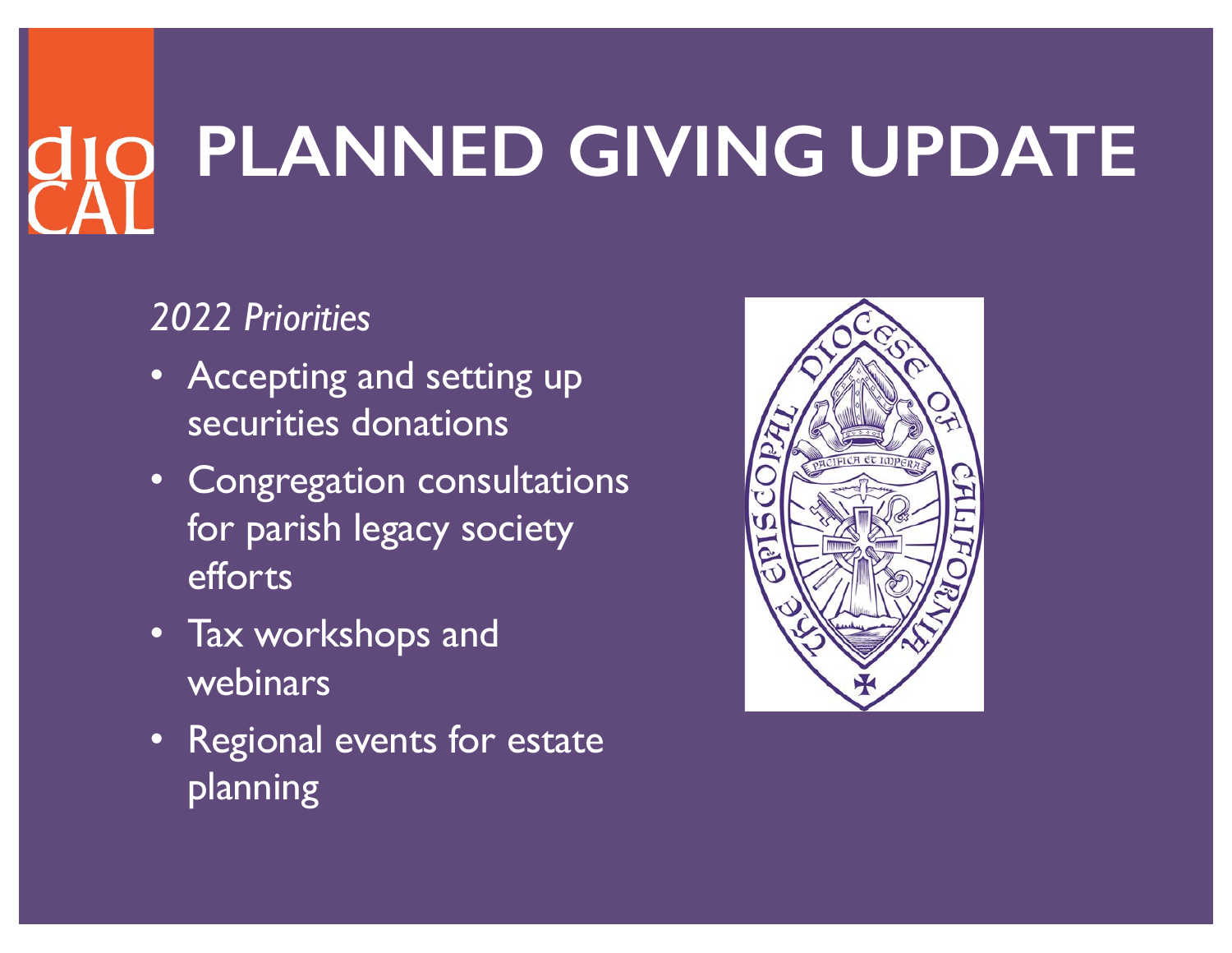

### **PLANNED GIVING Did you know…**

- That you could give a gift to your church that *costs you nothing* during your lifetime?
	- Learn all about wills, bequests, retirement accounts, and life insurance gifts
- That gifts of *stock can be more beneficial* than giving cash?
	- Avoid capital gains tax and make a beautiful gift to your church for annual or capital giving
- That you could make a gift to your church and *receive an income that you cannot outlive*?
	- Charitable Remainder Trusts, Charitable Gift Annuities, and Pooled Income Funds are all easy to establish and provide wonderful gifts to your designated charities and church while providing you with an income stream for life.
- For more information, you can access our Planned Giving page at [https://diocal.org/support/planned-givin](https://diocal.org/support/planned-giving)g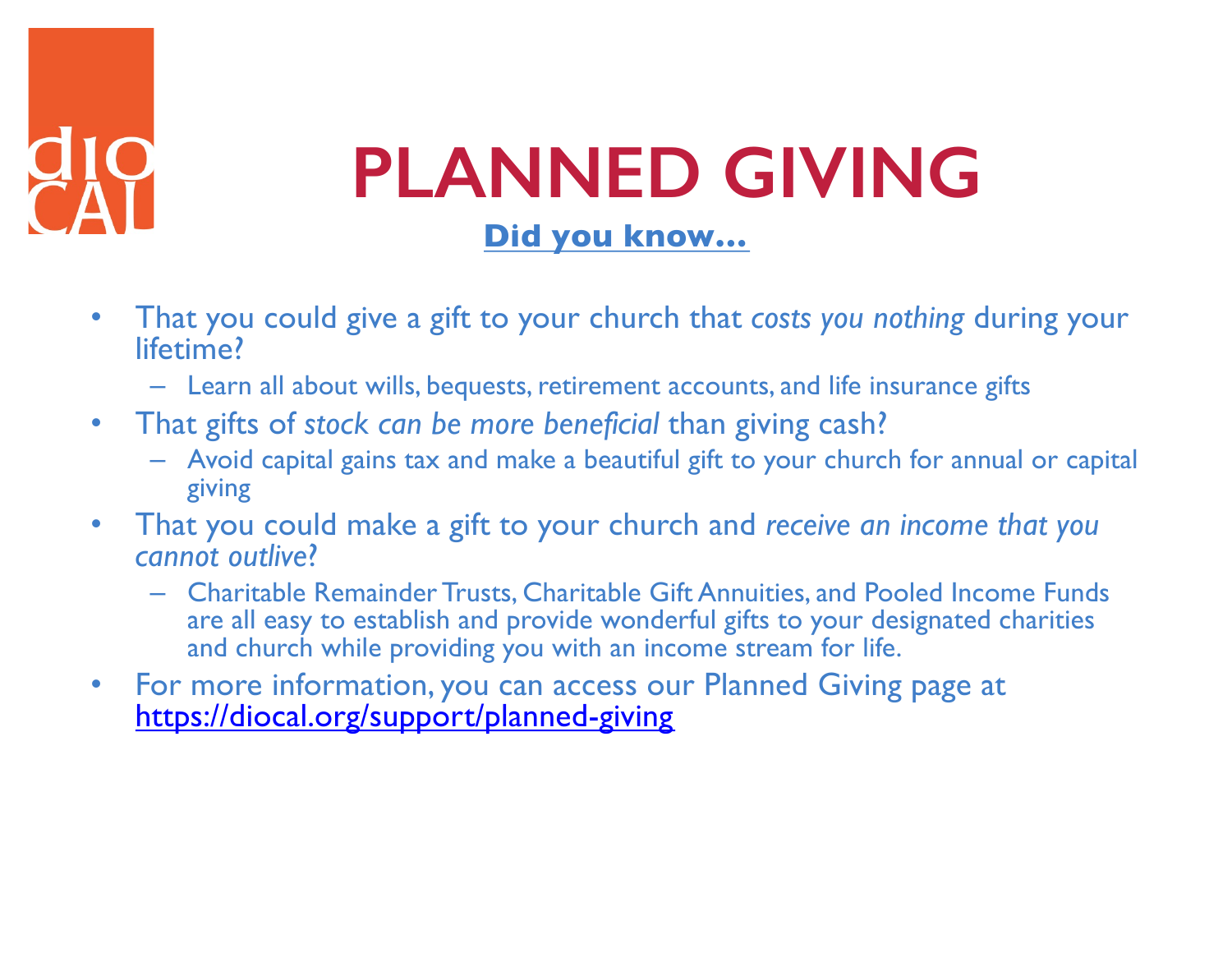

## **PLANNED GIVING**

Invite us to your annual events!

- Founder's Days
- Patronal Feasts
- Fundraising Galas and Events

*These are all great opportunities to talk about the power of planned giving and legacy in your congregations!*

After these years of virtual gathering, does your legacy society need a refresh? Let's talk about how we can inspire planned giving in your congregation or ministry!